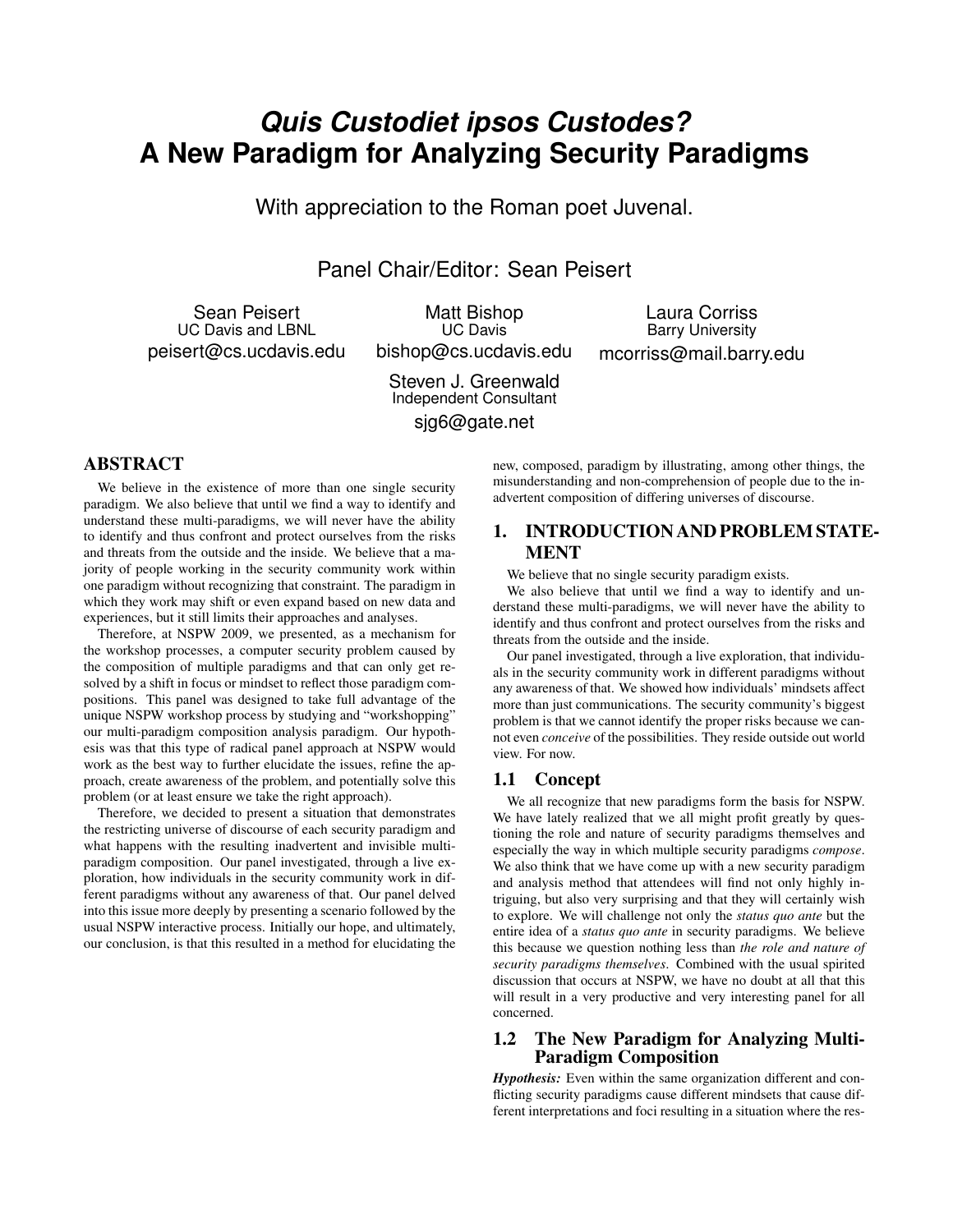olution of security problems can be extremely difficult if not impossible.

Simply put, the composition of multiple security paradigms causes the above problems. Worse yet, most organizations do not even realize that they compose different security paradigms.

We believe in the existences of more than one security paradigm but we also believe that the majority of people working in the security community only ever work within one paradigm. The paradigm in which they work may shift or even expand based on new data and experiences but it still limits them.

We therefore presented, as a mechanism for the workshop processes, a computer security problem caused by the composition of multiple paradigms and that can only get resolved by a shift in focus or mindset to reflect those paradigm compositions or that gets resolved by somebody outside of the computer security community (or thinking that way) because it required a paradigm shift to reflect multi-paradigm compositions or a *shift in focus or mindset*. We demonstrated that in the security community, despite all our talk of changing paradigms or introducing new paradigms, we really have only one current paradigm (per person) with which most security people work, even if that paradigm may shift a bit. We believe that a lot of our current threats come from outside the security community and therefore outside our current paradigms and that this means that our mindsets cannot even consider the risks and possibilities they introduce. We will not solve these problems until we understand the other paradigms in which other people work. We therefore need to find a way to understand them and to change our mindset.

Because of this, we decided to present a situation that demonstrates the restricting universe of discourse of each security paradigm and what happens with the resulting *inadvertent* and *invisible* multiparadigm composition.

We assert that we need to study these things, and we also assert that we need a new paradigm in which to do it. Our paradigm has its roots in multi-paradigm commissions, such as the work done by the Rogers Commission [5] that investigated the Space Shuttle *Challenger* Accident in 1985–1987. The commission was chaired by a former secretary of state and attorney general, and consisted also of a former astronaut, multiple engineers, an astronomer, a publisher of a space-related magazine, a test pilot and, of course, Nobel Prize winning physicist Richard P. Feynman, among others. One could argue that it succeeded due to only Feynman himself, who famously demonstrated the cause of the accident before Congress with a piece of rubber and a glass of ice water [6], and whose own (highly regarded) recommendations were denied a place in the report, but allowed (under duress) as an appendix [7]. We feel this argument has a lot of merit, but we also argue that Feynman's role was a sufficient condition for success, but not a necessary one. We argue that the real strength of the panel was its composition of people with such hugely different *paradigms* of thinking and behaving. Thus, we demonstrated that a panel similarly constructed with different *paradigms*—itself a new, or rarely used paradigm—can be similarly successful when used to investigate/solve security problems. Further, this method has had success in other contexts, too.

For example, Marv Schaefer (who worked with us on this panel), worked at a commissioner for NORAD (North American Aerospace Defense command). One of NORAD's systems was supposed to send status messages to every Air Force base in the country. The system caused too many false alarms, resulting in the procedural error of operators at the various bases turning off their local alarm after they found that the system still seemed to work without the alarms. A commission was put together to study the problem with the false alarms. After several false starts with only "impossible"

situations remaining, one engineer, acting in frustration, slammed his hand down on one of the black boxes in question and caused the error by accident. The commission eventually determined that multiple factors from different paradigms caused the false alarms, including bad hardware, a mathematically weak checksum algorithm, and weak protocols (specifically, only  $1/8^{th}$  of the valid packets would get through without an alarm). Further, weak procedures (e.g., turning off the alarms) exacerbated the problem. A null hypothesis failed twice using a multi-paradigm group of statisticians, mathematicians, computer security experts, electrical engineers, communications security people and protocol people, radar engineers, military folks in command and control, etc.

We could cite other examples, of course.

Thus, this method has worked successfully, but not one has ever explicitly articulated it before, nor has it been proposed as a general technique for analyzing security problems. *Thus, we tested this theory live, in person, at NSPW.*

In this paper, we discuss background work in this area, present a scenario that we role-played at NSPW, and discuss what we learned about the multi-paradigm analysis process. In the original panel proposal, we did not present the application of the panelists' paradigms to the scenarios in this proposal, as we believed that the application and discussion should happen live and at the workshop rather than having the workshop merely be a rehash of this proposal; in fact, we believed presenting the material prematurely would work as counter-productive. In this paper, we reveal the paradigms and scenario.

## 2. BACKGROUND

There are too many security problems causes by multi-paradigm composition to list in this paper. However, even within the last several month at the time of writing this, someone opened a manhole in San Jose, California, cut three cables, and took out Internet and telephone access for much of the southern Bay Area [1]. Earlier in the week, reports surfaced that much of the power infrastructure has been "owned" by computers originating in China, Russia, and North Korea [8] A few weeks ago, it was reported that a U.S. Circuit judge and election officials have been manipulating the votes cast on electronic voting machines for years [3]. The Conficker worm has morphed yet again [10].

Managers, politicians, academics, and the public look to computer security professionals to solve these problems. But the problems continue to re-occur. In light of this, how can we continue to trust [15]?

Perhaps a new model is necessary for preventing, understanding, identifying, and correcting security problems. In this paper, we propose one. The model is not simply that we need more "secure programming" (though we agree that we do), but a notion of how systems (insecure or not) are understood, used, woven together, maintained, and ultimately made more secure.

Computer scientists spend large amounts of time understanding how computers function in the real world. With the additional multidisciplinary expertise, such as psychology, computer scientists have extended their studies to understanding how how end users operate computers, as well as how computer programmers function via empirical studies [14] of N-version programming [11], "extreme" programming [2], and the *Mythical Man Month* [4]. Specifically with regard to computer security, computer scientists have also studied the efficacy of security software [12]. One question that computer scientists have barely touched on is: how do computer security professionals work? More specifically, how do they work together to solve problems? For example, consider "red teams" of penetration testers: when are more people in a team (or more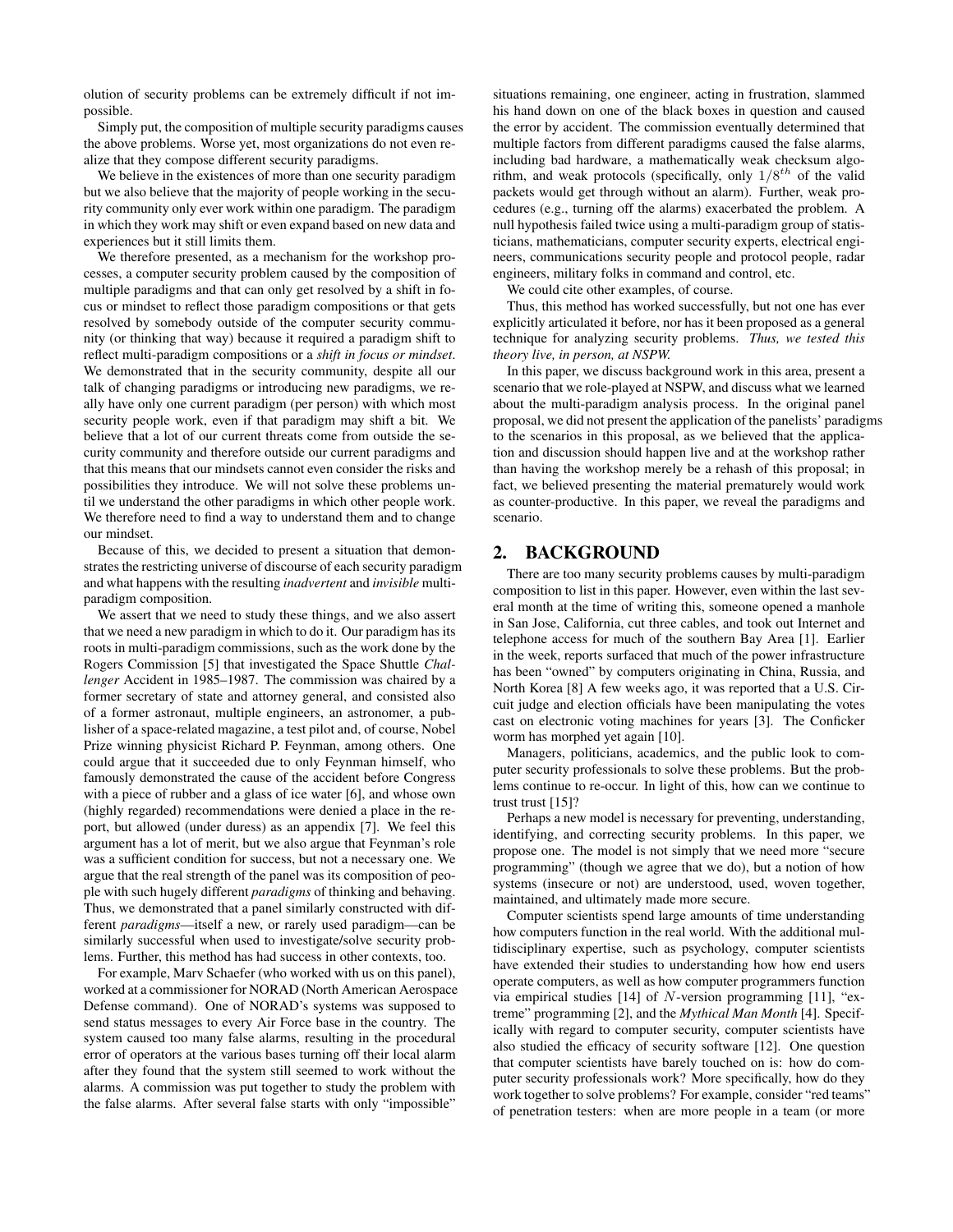teams) effective at finding new things, and when are they finding different things? One of the last links in the chain that has received almost no attention is the security professional. More broadly, when do they succeed, when do they fail, and what assumptions do they make? How could they be made more successful?

Why is this important? Virtually all computer security relies on a human component somewhere in the chain. Whether an end-user, a corporate security administrator, a programmer at an anti-virus software vendor, or the security administrator at an ISP, all have some responsibility for and impact of security of the network and the hosts on it.

This has become particularly true with electronic voting in the United States, so we choose this as an easy-to-understand example. The Election Assistance Commission (EAC) has recently put out a set of Voluntary Voting System Guidelines (VVSG) [13] which now also consists of a National Voluntary Lab Accreditation Program (NVLAP) to verify adherence.<sup>1</sup> The latest VVSG also now includes a section on open-ended vulnerability testing (OEVT). But what should that section contain? How useful is open-ended penetration testing in comparison to static/dynamic system analysis? How many independent labs are necessary? What should the standards be? If there are truly useful standards, is it still open-ended?

We pose the following questions.

- 1. How do security professionals work?
- 2. When do separate red teams start finding different vulnerabilities?
- 3. How often do sysadmins make the same errors?
- 4. How often do auditors find the same things?
- 5. How often do forensic analysts find the same things?
- 6. How do failures happen, can they be fixed, and how can they be prevented?

## 2.1 The SpecificMulti-Paradigm Composition Problem

- We have multiple security paradigms in our field.
- We have multiple risks because of these different paradigms
- Someone working in a different field cannot even conceive of another problem where someone may take advantage of a security hole because they have no awareness of the *notion* a security hole.

## 3. STRUCTURE OF PANEL

Our panel consists of five people with highly heterogeneous paradigms and agendas. Again, these are not just backgrounds but also interests, viewpoints, roles, and manners of thinking. For example: business-IT, academia, military/IC, and banking. These qualities combine to be different *paradigms*. Thus, our panel focused on the results coming out of applying these paradigms to an in-depth scenario and evaluating the threat issues based on their paradigms, rather than simply attempting to or seeking to take different positions on a particular topic. Our goal was to have the panelists evaluate these things based on their paradigm, and *not* to actually have the panelists solve the threat. The panel then iterated due to the

cross-fertilization of multi-paradigms using a consistent set of scenarios/bases (using "bases" in the inductive sense of the term). For example, consider a scenario involving audits. How might applying a paradigm versed in *management* (both technical and processes) interact with a paradigm versed in *academia*? On the surface the two might appear to simply conflict, but how might the case be different if the parties are not major stakeholders in the outcome? Or if moderating (or interpreting) parties were also involved?

Going into this panel, the panelists all agreed that we had *no* idea what result, if any, would happen, but we all felt very strongly that NSPW would provide the perfect means to apply this approach and run what we think will turn out as a fine experiment for all in attendance. For example, by us not invoking a traditional single paradigm method, we caught the participants off-guard, and of course, anything to do with true (and new) paradigm investigation works as the "meat" of NSPW. We received questions like, "How would one use penetration testers in each person's paradigm?"

In order to explicate our thesis that we need a new security paradigm for the analysis of multi-paradigm compositions, we decided to create a fictitious, yet realistic, scenario consisting of a fictitious country named "Ministata" that has experienced a grave failure of its e-voting system. (Please see the fictitious news article and press releases in Appendix A and B that we handed out before the panel and during the panel, respectively, to provide historical background for the NSPW attendees. Please also see Appendix C for a detailed discussion on how the scenario played out.)

Finally, as a note, we believed that the effectiveness of this demonstration was based in part on the element of surprise to the audience as this allows them to come to independent conclusions even in the presence of deliberate false-leads and red-herrings that we will use for emphasis. We debated this somewhat "dramatic" approach among ourselves, and we all believed that this would work as the most effective way to get the most "bang for the buck" out of the NSPW method. Thus, the original panel proposal for this demonstration was not listed in the pre-proceedings along with the other NSPW 2009 papers.

## 4. WHAT WE LEARNED

Our panel delved into this issue more deeply via presentation of a scenario followed by the usual NSPW interactive process. Initially our hope, and ultimately, our conclusion, is that this resulted in a method for elucidating the new, composed, paradigm by illustrating, among other things, the misunderstanding and non-comprehension of people due to the inadvertent composition of differing universes of discourse.

The panelists, consisting of a statistician, a forensic analyst, a troubleshooter, and a management expert, all have not only very different jobs, but different paradigms. Thus, the way in which the panelists interacted was also very different.

The purpose of the panel was to evaluate, via simulation, "a new paradigm for analyzing security paradigms." We did this using scenario centered around problems with electronic voting in the made- up, but based-on-real-events "Ministata" election. Obviously a simulation is not real life. Thus, it is not possible to say "yes—this is successful!" based on our simulation. A commission or panel format is merely a demonstration of the multi-paradigm paradigm. Other such formats using the multi-paradigm approach could suffice as well. Further, we note that the *paradigm* of individuals is not the only element to study, even though it encompasses a number of important characteristics. On the other hand, there were a number of things that came out during the simulation, and the fact that there were a number of things that we learned made the panel meaningful.

<sup>1</sup> http://www.eac.gov/program-areas/voting-systems/test-labaccreditation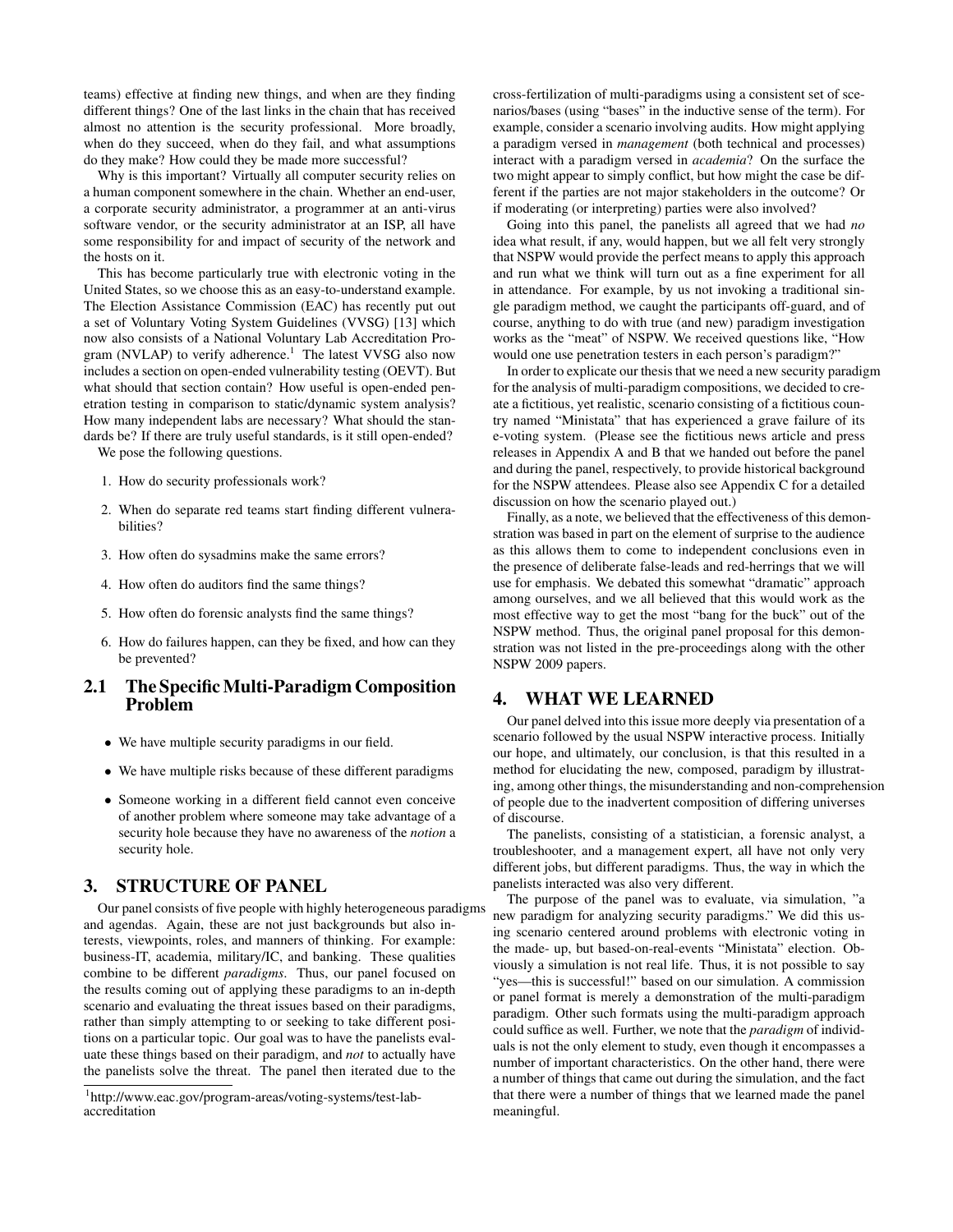*Limits.* The panel analyzed the issues, and came to interesting conclusions, but the panel can't (couldn't) answer everything.

*Impact of Paradigms.* Different panelists had different paradigms (obviously). There are several implications of this:

- that they have different agendas and therefore seek to reach an outcome that they personally want to see. *Personal agenda* differed highly between panelists. Malice was not be required, simply different methods, conclusions, or personal goals.
- also, because they have different goals, they focus on different to talk about what they are credible in. Though it may be tempting to talk about areas outside a given panelist's area of expertise, this is risky, and can cause them to lose credibility.
- both due to credibility issues as well as simply different interests panelists can end up talking past each other, again, either due to interest/focus or as a diversionary tactic.
- Credibility is an interesting factor: panelists may seek to maintain their own credibility and reduce the credibility of others.

## 5. CONCLUSION

We selected a scenario that most of us are familiar with: a close election with some shenanigans involved. This means that we did not need to orient people on the process involved in the scenario; simply on the results, and on the data that indicates questionable behavior. It was a perfect environment to bring out the differing paradigms of management (non-technical people run elections, at least in the United States), forensics (analyzing what happened both with respect to the election and to the computers), mathematics and statistics (to determine whether anything untoward is probable), and assurance (ranging from low to high). Each of these disciplines views problems very differently, and the topic allowed us to bring out these differences.

Though we genuinely did do not know what will result, we looked forward to the panel with great anticipation. Ultimately, the process helped us demonstrate and fine tune our new security paradigm for analyzing multi-paradigm compositions and we feel that we achieved positive results from the workshopping process.

## Acknowledgements

All authors gratefully and wholeheartedly wish to thank a number of people who made this panel and paper possible: Marvin Schaefer, who worked with us early on to develop the ideas behind this panel; Brian Snow, who participated in the simulation; Anil Somayaji, our pre-workshop shepherd, and Christian Probst, our post-workshop shepherd, for their excellent guidance; and all of the attendees of NSPW 2009 whose participation in this experiment made it possible.

Matt Bishop was supported in part by the National Science Foundation under Grant Number CNS-0716827 to the University of California at Davis.

Sean Peisert was supported in part by the National Science Foundation under Grant Number CNS-0831002 to the University of California at Davis.

The opinions, findings, and conclusions contained in this document are those of the authors and should not be ascribed to and do not necessarily reflect the views of the funding sources of any author.

## 6. REFERENCES

- [1] N. Asimov, R. Kim, and K. Fagan. Sabotage attacks knock out phone service. *San Francisco Chronicle*, April 10 2009.
- [2] K. Beck. *Extreme Programming Explained: Embrace Change*. Addison-Wesley, 1999.
- [3] M. Blaze. Is the E-Voting Honeymoon Over? http://www.crypto.com/blog/vote\_fraud\_ in\_kentucky/, March 23, 2009.
- [4] F. P. Brooks. *The Mythical Man-Month*. Addison-Wesley Reading, MA;, 1995.
- [5] R. Commission. Report of the Presidential Commission on the Space Shuttle *Challenger* Accident. http:// history.nasa.gov/rogersrep/genindex.htm, 1986–1987.
- [6] R. P. Feynman. *Why Do* You *Care What Other People Think? Further Adventures of a Curious Character*. W. W. Norton, 1988.
- [7] R. P. Feynman. The Presidential Commission on the Space Shuttle Challenger Accident Report, Volume 1, Appendix F: "Personal Observations on the Reliability of the Shuttle", June 6, 1986.
- [8] S. Gorman. Electricity Grid in U.S. Penetrated By Spies. *Wall Street Journal*, page A1, April 8, 2009.
- [9] S. J. Greenwald and M. Schaefer. Assurance in life/nation critical endeavors: a panel. In *Proceedings of the 2002 New Security Paradigms Workshop*, pages 91–96, New York, NY, USA, September 2002. ACM.
- [10] G. Keizer. Conficker cashes in, installs spam bots and scareware. *Computerworld*, 2009.
- [11] J. C. Knight and N. G. Leveson. An Experimental Evaluation of The Assumption of Independence in MultiVersion Programming. *IEEE Transactions on Software Engineering*, 12(1):96–109, January 1986.
- [12] J. McHugh. Testing Intrusion Detection Systems: A Critique of the 1998 and 1999 DARPA Intrusion Detection System Evaluations as Performed by the Lincoln Laboratory. *ACM Transactions on Information and System Security (TISSEC)*, 3(4):262–294, November 2000.
- [13] National Institute of Standards and Technology (NIST). Voluntary Voting System Guidelines (VVSG). http://vote.nist.gov/vvsg-report.htm.
- [14] S. Peisert and M. Bishop. How to Design Computer Security Experiments. In *Proceedings of the Fifth World Conference on Information Security Education (WISE)*, pages 141–148, West Point, NY, June 2007.
- [15] K. Thompson. Reflections on Trusting Trust. *Communications of the ACM*, 27(8):761–763, August 1984.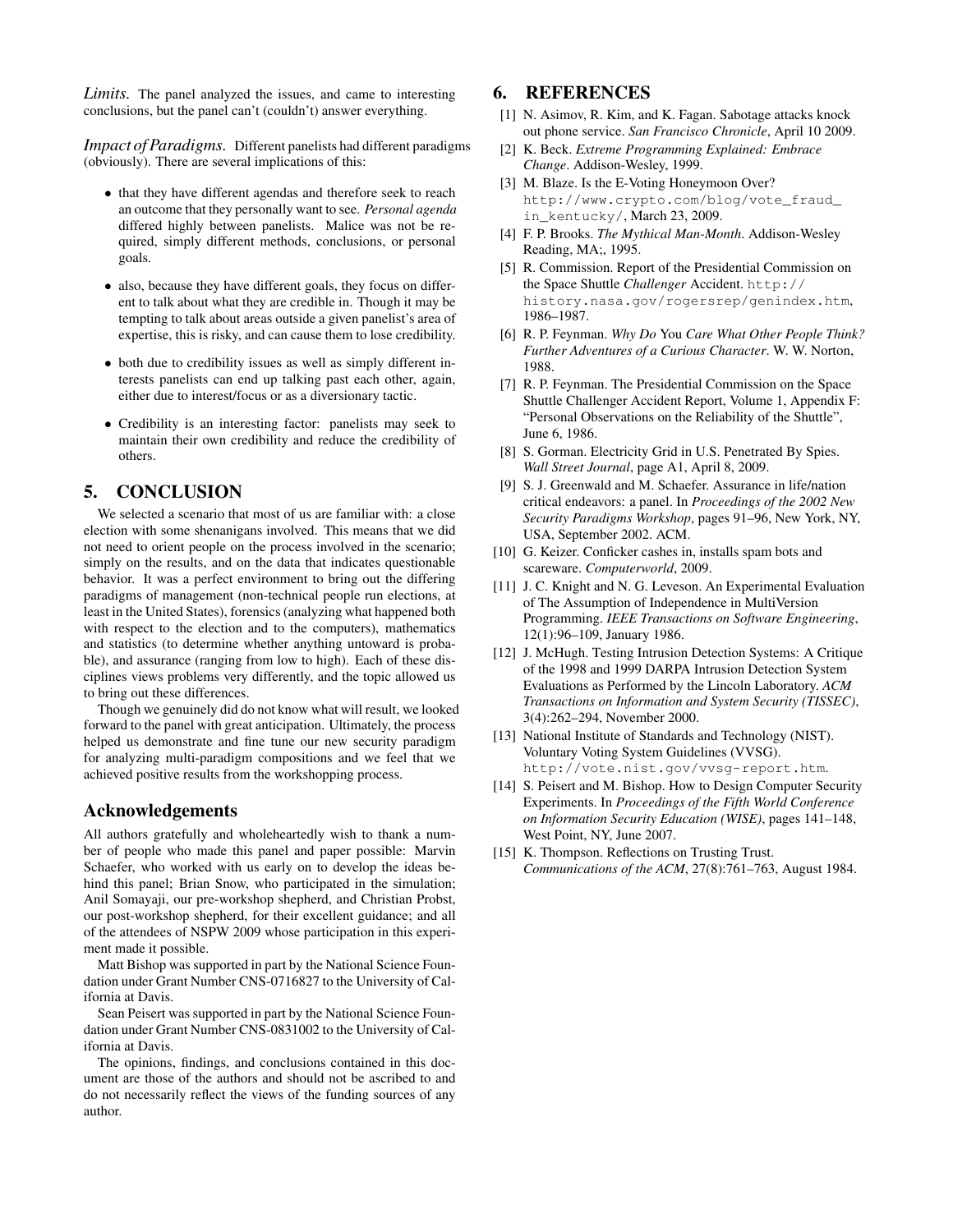## APPENDIX A: INFORMATION HANDOUT FOR ATTENDEES The New Ministata Times

September 8, 2009

## *Governor of Ministata Appoints Commission on E-Voting Disaster*

By Arthur C. Lynn and Ginger Clarke, New Ministata Times staff reporters

A day after Governor Devo pledged to appoint a commission to investigate the Ministata e-voting disaster, he announced the names of the commissioners and stated that they will convene within the week.

"I have every indication that this panel of experts will get to the bottom of the situation," said Governor Devo, adding, "They have my vote of confidence."

In a shocking result, reports from the recent election for the Minstata Senate race indicate that the write-in candidate, the Flying Spaghetti Monster won with 53% of the vote. The unofficial results gave 12% of the remaining votes to Hank the Angry Drunken Dwarf, 8% for Jack Johnson, the Demopublican candidate, 8% to John Jackson, the Republicrat candidate, 8% to Free Waterfall, Jr., the Progressive Party candidate, and 8% to J.W. Booth, the Regressive Party candidate.

A spokesperson for the Ministata chapter of the Church of Flying Spaghetti Monster

(http://www.venganza.org/), the reverend Sauce E. Linguini, said, "Clearly this miracle shows that Ministata has been touched by His noodly appendage. We welcome the benign guidance of the Flying Spaghetti Monster in the Ministata Senate."

Still, there were signs that showed that the citizens of Ministata continued to feel very upset and angry over the still uncertified outcome of the e-voting race, where the Flying Spaghetti Monster, a write-in candidate, seemingly won the election for senator. At a protest rally, the head of "Humans Against Dimwitted Electronic Superiority" (HADES), Spetzle Matzaball, said, "Voting forms the foundation of any democracy. If we have no faith in our voting system then we might as well not bother voting, select a good dictator, and get our money back from that stupid voting machine company."

Experts widely agree that the fact that a write-in candidate named "The Flying Spaghetti Monster" won by a landslide shows clear evidence of either vote tampering, or some other failure of Minstata's new electronic voting system.

Gil Bates, the head of Votes-R-Us, the maker of the voting system, stated, "Obviously the right and left wing forces of this country have gotten together to make a mockery of the election process. This has nothing to do with our fine voting machines."

When asked for comments, Jack Johnson, the Demopublican Party Senate candidate said, "I hail governor Devo's appointment of this commission." John Jackson, the Republicrat Party Senate candidate responded, saying, "I salute governor Devo's appointment of this commission."

*Arthur C. Lynn reported from the Port of Townsville, Ministata. Ginger Clarke contributed reporting from Capitalville, Ministata.*

## Press Release: Biographies of the Commissioners of the Ministata Special Commission on E-Voting

Media Contact: Ministata Office of the Governor The Honorable Wee R. Devo

#### September 8, 2009

#### For immediate release

Governor Devo today announced his creation of the Ministata Special Commission on E-Voting, along with his appointment of the following special commissioners.

#### Commissioner Sean Peisert, Ph.D.

Dr. Peisert currently works as head Forensic Analyst for the Ministata Attorney General's office. He worked on the recent widely publicized debacle involving the election machines for the United Aerospace Workers union, a notorious incident where he helped prove fraud in the election of their new president. Ministata Governor Devo (then Attorney General) worked closely with him during the investigation. Dr. Peisert then briefly retired from public service while he pursued his Ph.D. on a special scholars grant from the Ministata Ministry of Education & Warfare Systems (MEWS), receiving his Ph.D. in Forensic Sciences in a record six months, and winning the Ministata Best Dissertation Award (the first recipient of the award, created by Governor Devo to encourage scholarship). His winning dissertation, "Digital Forensics: What's In It For You?" led to Governor Devo appointing him to his current position.

Dr. Peisert's bestselling novel (22 weeks on the New York Times bestseller list), "Resolving the Unexpected in Elections: Election Officials' Options," has just gotten made into a movie by Steven Spielburg, starring William Shatner, Tom Cruise, and Pamela Anderson, with a release date scheduled for early 2010.

#### Commissioner Matt Bishop, Ph.D.

Prof. Bishop works as a mathematician at the University of Ministata at Nyvus. During a fact-finding trip, Lieutenant-Governor Devo first met Prof. Bishop in a private high-stakes poker game at the Monte Carlo Casino in Monaco, where Prof. Bishop impressed him with his command of game theory, statistics, and his ability to draw to an inside straight.

Many experts in the field of statistics and probability widely regard Prof. Bishop as an expert in the area of the study of the mathematical modeling of voting machines and of the application of statistics and game theory to games of chance. Dr. Bishop also famously donated to charity the royalties he earned for his invention of the statistical algorithms behind the success of the AE-35, a deep space communications device.

#### Commissioner Steven J. Greenwald, Ph.D.

Dr. Greenwald works as CEO of Metaphysically Secure Systems Incorporated which specializes in computer security and particularly the field of Lofty Assurance (LA), which Dr. Greenwald invented during his Ph.D. work. He has worked as a security consultant to governor Devo's former Wall Street investment firm ("Soldman Gaks, LLC.").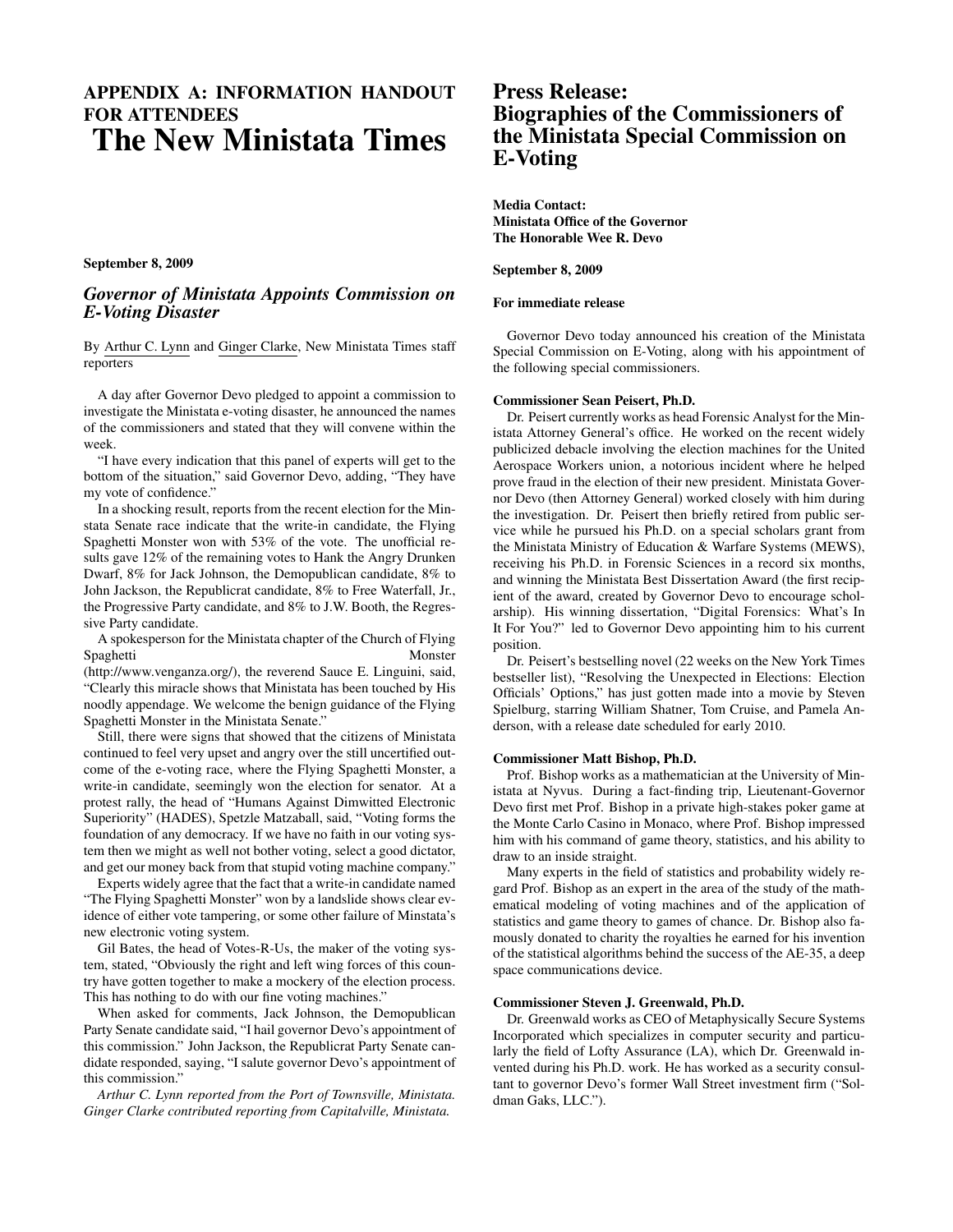After Colonel Greenwald retired from the Ministata Self-Defense Forces, where he commanded a special forces unit in the Ministata Lesser Icebeast Self-Defense Brigade, he founded Metaphysically Secure Systems Incorporated after inventing the field of Binary Security for multinational corporations which currently protects 87.65% of all multinational corporations. A popular media commentator, Dr. Greenwald has summed up Binary Security as, "Hey, it either works or it don't!" which has become a popular catchphrase among the public during the recent e-voting issues.

Dr. Greenwald, who, after his formation of the New Wave band Oved and high-profile whirlwind fling with Icelandic Supermodel Njørd, disclaimed any overt ties to the military industrial complex and the Ministata intelligence community during the "Don't Spit on a Fish" scandal, and announced his intention to retire from public life after a traumatic attack by an octopus, stating, "I just wish to lead a quiet life of the mind; my modesty is my best quality after all."

A mere two weeks after his retirement, Governor Devo called him out of his meditative work at his Las Vegas High Roller's Nunnery and Casino, so that he could lead the Ministata Special Forces during the Great Icebeast Stampede. During the crisis, Colonel Greenwald famously stated, in answer to a reporter's question asking if the icebeasts merely followed their usual migratory route: "Not one inch! Not one centimeter! No, not even a millimeter will we give to these smelly beasts! Let them build their own oil refineries instead of walking through ours! Have you seen the tar and goo they track around? Disgusting! We should kill them all, feed them to the ravenous octopuses, and make their hides into yerts and sell them to the Mongolians so that we can recoup the expenses of this disaster." He steadfastly maintains that he had nothing to do with the Great Icebeast Massacre (where, despite the name, only two icebeasts suffered minor injury) and that the two icebeasts got bruised while he made a special emergency investigatory trip to Monaco, stating, "Governor Devo can attest to my presence at the Monte Carlo Casino in Monaco at the time of the massacre while I performed an in-depth study of the well-known Monte Carlo statistical method by using probabilistic approaches with the goal of attempting to determine if we could possibly peacefully resolve the Great Icebeast Stampede crisis by using random techniques involving rotating wheels with tiny white spheres thrown in them. I theorized that such a system would invoke neuroanatomical anomalies and terrify the horrid beasts and scare them away. Unfortunately, the crisis ended peacefully so I could not prove my theory."

#### –30–

## APPENDIX B: ADDITIONAL HANDOUT FOR **ATTENDEES**

## Press Release: Additional Biography of the Commission Chair of the Ministata Special Commission on E-Voting

#### September 9, 2009

#### For immediate release

Governor Devo's office today announced a revision to the Special Commissioners that he appointed to the Ministata Special Commission on E-Voting, along with his appointment of the following special commissioners.

#### Commission Chairperson Laura Corriss, M.S.

Ms. Corriss, an expert business manager, currently works as Senior Vice President for Electronic Systems Audit for the firm of Pricey-Icehouse (which has no role or responsibility for the auditing of state elections). Her long record of past service to the state includes her working as the State Supervisor of Elections.

Governor Devo has praised Ms. Corriss for her knowledge of business as well as her effectiveness as a manager. During the recent Great Icebeast Stampede, many credit Ms. Corriss' crisis management as leading to a good and peaceful outcome that ultimately saved many oil refineries built on the migratory routes of the great icebeasts. Environmental groups applauded her due to her saving the lives of many of the Great Icebeasts who otherwise would have gotten killed by the Ministata Self-Defense Forces.

Ms Corriss has experience in the identification, research, and resolution of problems related to enterprise database management systems with her division providing enterprise database management system support. She has particular expertise in finance and crisis management.

Her selfless volunteer work for the Save the Icebeasts Foundation led to Governor Devo appointing Ms. Corriss as a crisis manager during the Great Icebeast Stampede, where many have credited her with restraining the Ministata Self-Defense Forces from taking too aggressive a role. However, she has received criticism from the Ministata Oil Refinery Group, a trade association, for costing the oil industry "a small fortune having to clean up after those filthy creatures tramped through our nice clean oil refineries." At the time, Ms. Corriss made a fact-finding trip to Monaco, in order to study the paleontological evidence in the Monaco Oceanographic Museum. "Many have criticized my trip, but the museum has some evidence of an extinct sea-going relative to the great icebeast which I thought had bearing on the situation."

She holds an M.S. in Computer Science and Information Systems and a B.A. in Urban Affairs. She currently works on her M.B.A., studying the role of management on the migratory patterns of icebeasts.

## APPENDIX C: SCENARIO AGENDA Scenario: Ministata Commission on E-Voting **Disaster**

#### *Session 1 (Introduction)*

- 1. We explained NSPW attendees that we have, for the purpose of the panel, a simulation in order to elucidate a new paradigm. Not everything is as it seems. Everyone can read it within the context of e-voting *or* other things. We did not reveal the multi-paradigm method up-front.
- 2. We introduced each of the panelists and then will explain that we present a simulation in which the governor of "Ministata" convened a special commission to look at an e-voting disaster.
- 3. We pointed to the pre-proceedings handout (Appendix A).

#### *Session 2 (In Character)*

- 1. Sean convened the commission and described the scenario.
- 2. We described that the election for the Minstata Senate race indicate that the write-in candidate, the Flying Spaghetti Monster won with 53% of the vote. The unofficial results gave 12% of the remaining votes to Hank the Angry Drunken Dwarf, 8% for Jack Johnson, the Demopublican candidate, 8% to John Jackson, the Republicrat candidate, 8% to Free Waterfall, Jr., the Progressive Party candidate, and 8% to J.W. Booth, the Regressive Party candidate.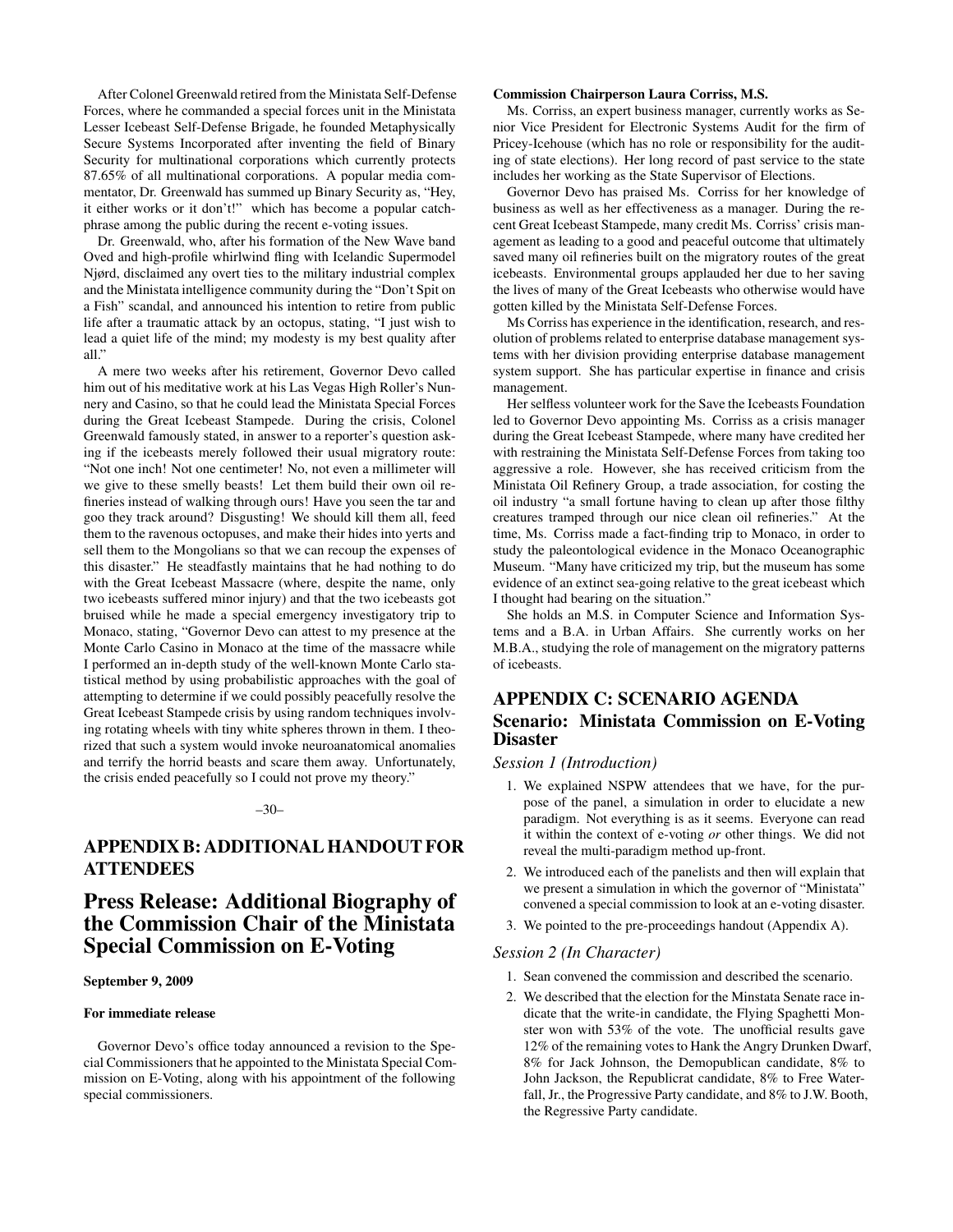- 3. We described that in the recent Ministata election for Senate, "The Flying Spaghetti Monster" putatively won as the writein candidate on the DRE (electronic voting) system, demonstrating a clear technological problem. Because of this, the governor of Ministata appointed a commission to investigate this incident with goals of determining the causes, identifying who or what had responsibility, and how to prevent such things happening again.
- 4. We announced that the governor has appointed a commission tasked with identifying the exact problem.
- 5. We then announced that following an uproar about academics and techies running the commission, the governor has appointed Laura, an expert in business management, to chair the commission.
- 6. Laura handed out the revised handout (Appendix B).
- 7. Laura re-convened the commission and describes the reasons for its convention and tasks.
- 8. Laura state the reasons why each commissioner got selected. She mentioned that in consultation with the governor she did not include the person who selected these voting machines because of conflict of issues concerns. We provided more details in the Panelist Roles/Bios section, but in brief:
	- (a) Laura represents the security management point of view and actually chairs the meeting. Laura worked as the former supervisor of elections for the state and currently works as the Senior Vice President for Electronic Systems Audit for the firm of Pricey-Icehouse.
	- (b) Sean represents the digital forensic analyst point of view from the Ministata Attorney General's office.
	- (c) Matt represents the academic mathematician/statistician point of view.
	- (d) Steve represents the the general problem-solving point of view (assurance).
- 9. Laura stated the presently known facts.
	- (a) The notion of a "protest vote" makes it possible (but not probable) that the write-in candidate has won.
	- (b) The two major parties (the Demopubicans and the Republicrats) have challenged the results because neither has won.
	- (c) The Flying Spaghetti Monster has no legal fund and therefore cannot easily stand up to a challenge.
	- (d) The ballot also has one other major issue that appears unaffected (the election for the ceremonial office of Crocodile Catcher).
	- (e) Most voters believe that The Flying Spaghetti Monster won by chicanery or error.
	- (f) The major parties stress that they do not believe any claims that The Flying Spaghetti Monster won like Ralph Nader (e.g., as a legitimate protest vote).
	- (g) Cast votes presumably get stored on flash memory cards by design.
	- (h) If a voting machine crashes, some procedure must get followed. What, exactly?

## *Session 3 (In Character)*

- 1. Laura called a committee meeting.
- 2. Things progressed in their multi-paradigm way.
- 3. Sean received a phone call that the FBP (Federal Bureau of Persecution, part of the Department of Fatherland Security) has discovered from one of their routine scourings of public library lending records as part of the War on Orgone, that according to their intelligence analysts, the attack almost-certainly might have possibly originated on a public-access Internet workstation at the *Wilhelm Reich Memorial Public Library* in Townsville, Ministata. Steve smiles.
- 4. Things continue.
- 5. Sean gets another phone call from the FBP that they have discovered that the *Wilhelm Reich Memorial Public Library* in Townsville, Ministata has surveillance cameras and they now examine the recordings. Steve smiles a lot, comments on the elegance of the attack, etc.
- 6. Things continue.
- 7. Sean gets a final phone call from the FBP notifying us that they have discovered *all* surveillance cameras in the *Wilhelm Reich Memorial Public Library* in Townsville, Ministata cleverly disabled—except for one, a system put in only recently as a little-known test. Steve blanches.
- 8. Things continue.
- 9. The vendor found a bug in the software used on both DREs and DRE+VVPATs. They got the fix certified, put the patch out on an unannounced web site (protected from crawlers and robots), and told the election officials to download the patch from that site, run it on the original software, and use that and use that. This was done just before the DREs were tested but after the original software was loaded (so the new software had to be reloaded).
- 10. A bug in the cryptography: the memory cards containing the ballots are digitally signed. First, a SHA-1 hash of the contents of the memory is computed. The resulting 160 bits are padded on the left with 0 bits to obtain 2048 bits. This is then signed using RSA. To validate, the signature is deciphered using the corresponding RSA public key, and the hash of the memory is computed. The 160 bits of the recomputed hash is compared to the low-order 160 bits of the deciphered signature; a match validates the digital signature. The error, of course, is that the high-order  $1888 (= 2048 - 160)$  bits are not checked.
- 11. An FBP agent arrives on the scene to arrest the insider on the panel: Laura, as it turns out.
- 12. Things continue.
- 13. The DREs are compromised by Steve finding the patch on the web server and enhancing it to include the FSM. This doesn't show up on tests because the software can tell when the machine is in "test" mode. It also can compromise fleeing voter VVPAT entries. The ability of the EMS to receive data over the phone is exploited to upload a new version of the patch that changes the EMS software to report Hank the Angry Drunken Dwarf as getting 4% more votes than the Democratic candidate.
- 14. A second insider manipulating the election for Hank the Angry, Drunken Dwarf is identified.

### Background Information

1. Each Ministata county is in charge of its own election, but all counties follow general rules laid out by the Ministata Secretary of Elections and Contributions. Each county has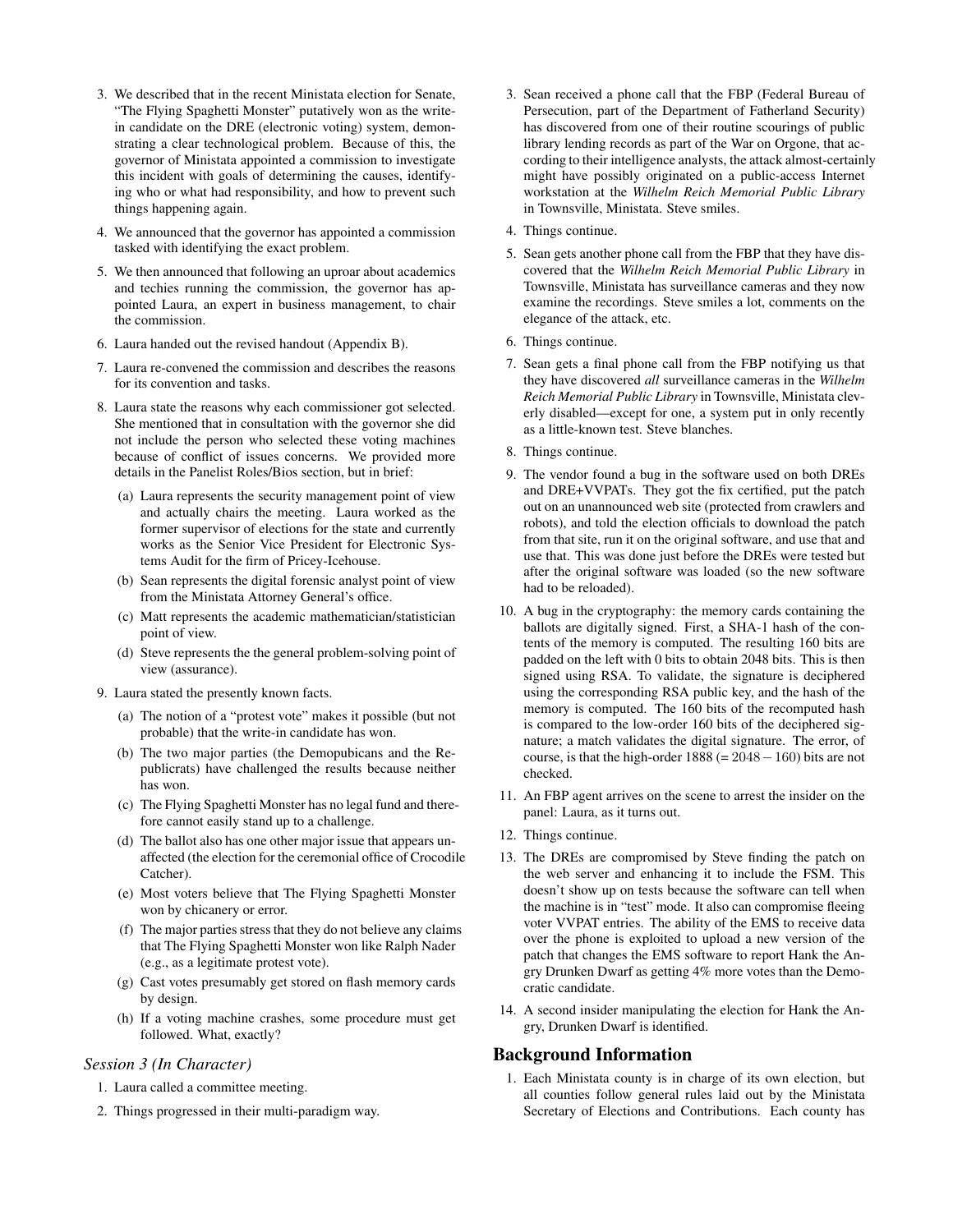a set of electronic voting machines. Some of these print paper representations of votes that a voter can visually check before casting them; others do not have paper, but display the recorded votes on the screen before the voter casts them. A paper record of the votes is called a "Voter-Verified Paper Audit Trail" (VVPAT for short). Machines with them are called "DRE+VVPAT", and machines without them are called "DRE" (for Direct Recording Electronic). Each county seat (called, in this context, "Election Central") has a Windowsbased Election Management System ("EMS"), this housed at Election Central. The Secretary of State has a Master Election System used to report state totals.

- 2. Before each election, the DREs are updated with the latest software release. Each is then tested using a preselected ballot (the Logic and Acquisition test, or "L&A test"). Once they pass, they are sealed with tamperproof tape, and sent home with poll workers for *at most* one night. Early in the morning, the poll workers take the machines to the polling station, and set them up. The machines are not networked or connected to phone lines.
- 3. To vote, a voter is given a "smart card" activated by a poll worker. The voter inserts the card into the DRE. Once he voter votes, the DRE voids the card, which is returned to the poll workers. When a vote is cast, the DRE writes it to three different memories, one of which is externally removable and the other two of which are internal. The externally removable memory card is in a locked bay, and sealed with tamperproof tape. The bay is also sealed with tamperproof tape.
- 4. Some counties use Voter-Verified Paper Audit Trails (VVPATs).
- 5. At the end of the day, the poll workers shut down each DRE. The external memory with the votes is removed. One DRE is brought up in administrative mode and connected to a telephone line. The DRE then telephones the Election Management System at Election Central and reports *unofficial* results that it totaled from the cards, plus the reporting system.
- 6. The cards contain the official records, and are then driven to Election Central, where over the next 3 days their contents are vetted and any corrections made (for example, voiding provisional ballots or accepting them). Then final tallies are produced and reported as the official results.
- 7. 30% of the machines were DRE + VVPATs. All Crocodile Catcher votes on the cards matched those on the VVPAT, for those sites where audits were done. Only 5% of those races were undervotes. On those systems, the FSM was listed as a write-in on 10% of the ballots. Also, on most systems, the votes on all 3 memory cards agree; on some, the two external ones differ from the internal ones.
- 8. 70% of the machines were DREs without VVPATs. The Crocodile Catcher undervotes were rampant on these, and the FSM was listed on enough ballots on these to win. The memory cards show no errors.
- 9. In all precincts throughout Ministata, the poll workers reported crashes and having to restart the voting systems.
- 10. The other irregularity noted was in the race for the prestigious position of Crocodile Catcher, a hotly-contested race. Approximately 18,000 ballots were undervoted in this race.
- 11. We finished up. Sean summed things up, and will then revealed the multi-paradigm composition paradigm and give a brief intro to that (about 5 minutes) and that we as a group also had no idea what would result from the ensuing discussion.
- 12. Open-ended conclusion.

## Some Mulitparadigm Ideas that the Commission Discussed

- Insider threat(s).
- Parity errors during transmissions due to a bad/naive error checking algorithm.
- Transaction problems: there is right way to do this, but inconsistency between flash cards with two cards makes it difficulty to detect which is right. Majority voting with three cards is a possible solution. For example, if there is a crash while voting, and the inconsistency is with one card, then in reality, all ballots are inconsistent if the reason is due to memory problems, etc. There can be expectations about what two cards agreeing means even if all are inconsistent. For example: what if two cards agree on one race, but not all races? (Obviously one of those cards is still suspect.) What if the cards come from the same lot numbers at the factory? What if they're different? What if the failure rates are different (they are in Florida: the primary must be 99.99% reliable and the secondary must be 99.95% reliable)? How does this affect majority voting for reading the votes? In many cases, the inconsistency may simply not be resolvable by established procedures. For example, if arbitrary test cases are used on election day during the voting process, how can it be ensured that a Trojan horse in the system does not recognize the tests as tests and therefore seemingly behave properly in order to pass (fool) the tests? Inconsistency also assumes an initial state—how can you know you're starting in the initial state? Was any of it brought up in the correct initial state? How does this impact the Basic Security Theorem (BST) of BLP?
- Need to run a known test case *in situ* to determine if everything works properly—but if we have a Trojan horse? The we cannot trust what's in the machine.
- The term"majority voting" means different things to different people. For example, assumptions by non-technical people can be quite different.
- Independent contributing causes that allowed exploitation of a security hole or leak.
- Quite possible to do it right and still get it wrong!
- The need for a strong null hypothesis  $\rightarrow$  proof/disproof from people in the other disciplines.

## Panelist Background (Fictitious)

The following has pertinence for the commission scenario of the panel. For actual biographical information on each of the panel participants please refer to Appendix D.

*Laura Corris, M.S..* Senior Vice President for Electronic Systems Audit for the firm of Pricey-Icehouse. Laura worked as the former supervisor of elections for the state. The Governor of Ministata and others view her as an astute businesswoman and dispassionate manager. Adept at handing extreme crisis situations and with a record of effecting good outcome. Pricey-Icehouse had no responsibility for the auditing of the state elections. Role: Commission Chairperson. Paradigm Represented: Business management.

*Sean Peisert, Ph.D..* Forensic Analyst for the Ministata Attorney General's office. A relatively new Ph.D. concentrating in the new field of digital forensics. He worked on the recent debacle involving the election machines for the United Aerospace Workers